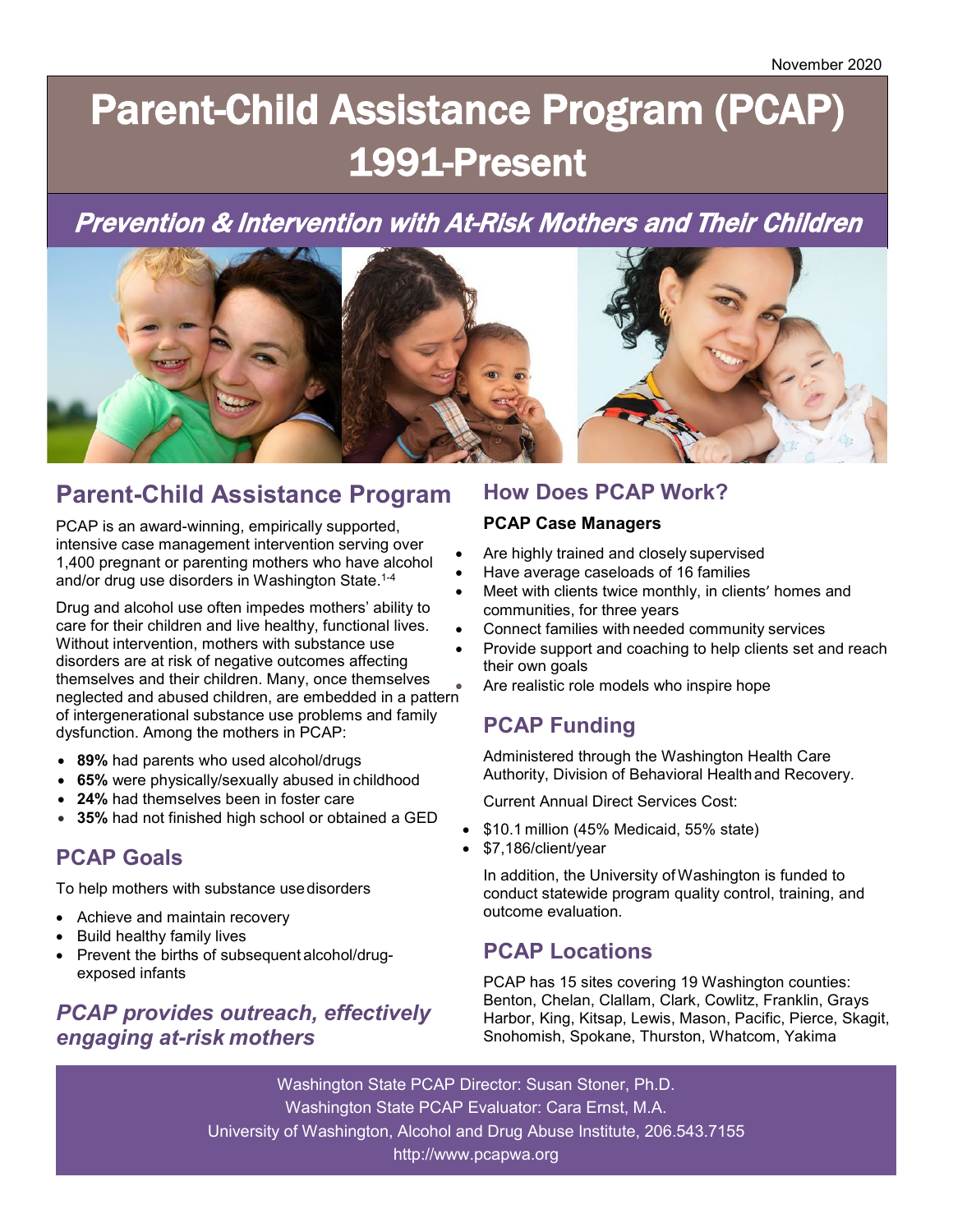# Parent-Child Assistance Program (PCAP) 2

# **PCAP Outcomes**

#### **Among 1,561 PCAP Graduates 2014- 2020 <sup>5</sup>**

#### **At Exit from the Three-Year Program**

- **90%** had completed or were in progress with alcohol/drug treatment
- **82%** were abstinent from alcohol and drugs for 6 months or more during the program and/or regularly using reliable contraception
- **54%** had attended classes to advance their education (GED, college, or work training)
- **70%** had retained or regained legal custody of their child
- **93%** had obtained well-child care and were up-to-date on child immunizations



#### **During the Three-Year Intervention**

No Subsequent Birth

- Alcohol- and Drug-Free Subsequent Birth
- Alcohol- or Drug-Exposed Subsequent Birth

"*Before PCAP I never thought about goals. They showed me the right direction. They showed me that I am responsible. That no matter who I am or what I do, I am somebody. It is never too late."*

#### **Additional PCAP Outcomes**



#### At Enrollment At Exit

## **Investment in PCAP = Reduced Costs**

#### **Fewer Substance-Exposed Births**

Only 10% of mothers enrolled in PCAP had a subsequent alcohol- or drug-exposed infant within 3 years. By contrast, 21% of similar mothers over a similar time period who received typical substance use disorder treatment alone without intensive case management, had a subsequent alcohol- or drug-exposed infant. This comparison sample was from a large, randomized controlled trial in another state. 6

The estimated lifetime cost for every infant born with Fetal Alcohol Syndrome (FAS) is \$2 million. PCAP shows over \$20 million in lifetime cost savings due to effective intervention for PCAP mothers who were former binge alcohol drinkers. 7

Economists found that in Alberta, Canada PCAP prevented approximately 31 cases of Fetal Alcohol Spectrum Disorders among 366 clients in a 3-year period. The net monetary benefit was approximately \$22 million, indicating that PCAP is cost-effective and the net monetary benefit is significant. This amount is likely underestimated as the study did not include benefits from reduced unemployment. 8

#### **Reduced Dependence on Child Welfare**

PCAP children who were in out-of-home care and reunified at PCAP exit had a shorter average length-of-stay (3.8 mo.) than the WA state average (20.4 mo.). Each successful reunification represents a savings of over  $$21,000$  per child. $^7$ 

#### **Reduced Dependence on Public Assistance**

From 2014 to 2020, Temporary Assistance for Needy Families (TANF) was the main source of income for 42% of mothers entering PCAP compared to only 22% at exit. 5